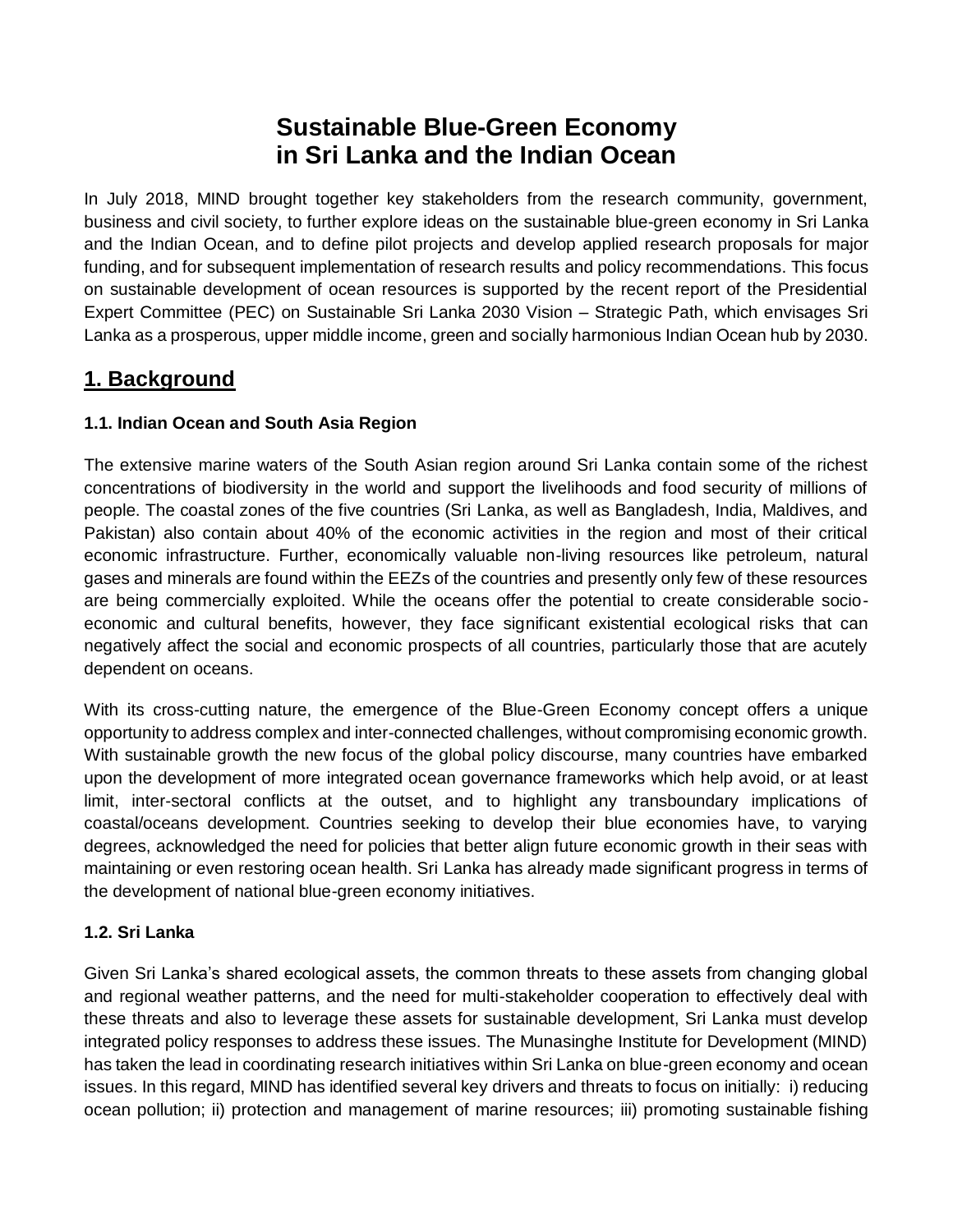and protecting marine mammals; and (iv) addressing national security concerns. Each threat is further discussed in section 2. Table 1 below summarises the drivers and threats and analytical tools and methods, under each category.

|                                                        |                                             |                                                                                                                      | <b>Sri Lanka Impact (threat) areas</b>                                                  |                                                                |              |       |                                                                         |                                                                                                                                                            |                             |
|--------------------------------------------------------|---------------------------------------------|----------------------------------------------------------------------------------------------------------------------|-----------------------------------------------------------------------------------------|----------------------------------------------------------------|--------------|-------|-------------------------------------------------------------------------|------------------------------------------------------------------------------------------------------------------------------------------------------------|-----------------------------|
| <b>Drivers</b>                                         |                                             | <b>Pollutants</b>                                                                                                    |                                                                                         | Marine and near shore Eco-systems                              |              |       |                                                                         | Fishing, Livelihoods &<br>marine mammals                                                                                                                   | <b>National</b><br>security |
|                                                        |                                             |                                                                                                                      | <b>Coral Reefs</b>                                                                      | Mangrove                                                       | Sea          | Grass | Sand and<br>other                                                       |                                                                                                                                                            |                             |
| <b>Climate Change and</b><br>extreme weather<br>events |                                             |                                                                                                                      | X                                                                                       | X                                                              |              | X     | Χ                                                                       | X                                                                                                                                                          | X                           |
| <b>Mega developments</b><br>(ports and cities BRI)     |                                             |                                                                                                                      | Damages<br>and/or<br>complete<br>loss                                                   |                                                                |              |       | X<br>Coastal<br>erosion and<br>structure                                | X<br>Invasion of natural<br>habitats                                                                                                                       | X                           |
| <b>Econo</b><br>mic<br>growth                          | <b>Tourism</b>                              | $\checkmark$ Plastics<br>$\checkmark$ sewage<br>$\checkmark$ Laundry and<br>other<br>chemicals<br>$\checkmark$ Other | $\checkmark$ Damages<br>due to hotel<br>construction<br>$\checkmark$ Over<br>visitation | Damages<br>due to hotel<br>construction                        |              |       | Beach<br>erosion due<br>to hotel<br>constructions                       | ✓<br>Over fishing<br>(local consumption and<br>export)<br>✓<br>Over visitation &<br>impact mammals like<br>whales and dolphins                             |                             |
|                                                        | <b>Shipping</b>                             | Oil spills, ship<br>discharges                                                                                       |                                                                                         |                                                                |              |       |                                                                         | Damages to mammals<br>eg: whales                                                                                                                           |                             |
|                                                        | Agric.,<br>Urban, Ind.<br><b>Activities</b> | Agric., urban &<br>industrial run-<br>off, other<br>pollutants                                                       | Damage to<br>coral reefs                                                                | Damage to,<br>mangroves                                        | $\checkmark$ |       | $\checkmark$<br>Over<br>consumption<br>of sand<br>✓<br>Beach<br>erosion | Over fishing by<br>$\checkmark$<br>fishing industry-<br>SL-Southindia<br>fishing-conflict<br>Explore new<br>✓<br>livelihoods & activities<br>(eg: marinas) |                             |
|                                                        | Individual<br>consumpti<br>on               | plastics etc                                                                                                         |                                                                                         |                                                                |              |       |                                                                         | Over fishing                                                                                                                                               |                             |
| <b>Analytical Tools &amp;</b><br><b>Methods</b>        |                                             |                                                                                                                      |                                                                                         |                                                                |              |       |                                                                         |                                                                                                                                                            |                             |
|                                                        |                                             |                                                                                                                      | X                                                                                       | X                                                              |              |       | x                                                                       |                                                                                                                                                            |                             |
| <b>Economic Valuations</b>                             |                                             |                                                                                                                      |                                                                                         | Total economic valuation of marine and<br>near shore resources |              |       |                                                                         |                                                                                                                                                            |                             |
| <b>CC</b> impact analysis                              |                                             |                                                                                                                      | X                                                                                       | X                                                              |              |       | X                                                                       | X                                                                                                                                                          | X<br>Sea level<br>rise      |
| <b>Ecological Footprint</b><br><b>Analysis (EFP)</b>   |                                             |                                                                                                                      | Bio capacity of SL's marine economic zone                                               |                                                                |              |       |                                                                         |                                                                                                                                                            |                             |
| Carbon mitigation<br>analysis                          |                                             |                                                                                                                      |                                                                                         | X                                                              | X            |       |                                                                         |                                                                                                                                                            |                             |
| <b>Material Flow Analysis</b>                          |                                             | Physical account<br>of Economy-<br>wide ocean<br>waste flow                                                          |                                                                                         |                                                                |              |       |                                                                         |                                                                                                                                                            |                             |
| Life Cycle Analysis                                    |                                             | X                                                                                                                    |                                                                                         |                                                                |              |       |                                                                         |                                                                                                                                                            |                             |

**Table 1- Drivers, threats and analytical tools and methods for sustainable blue-green ocean economy research project**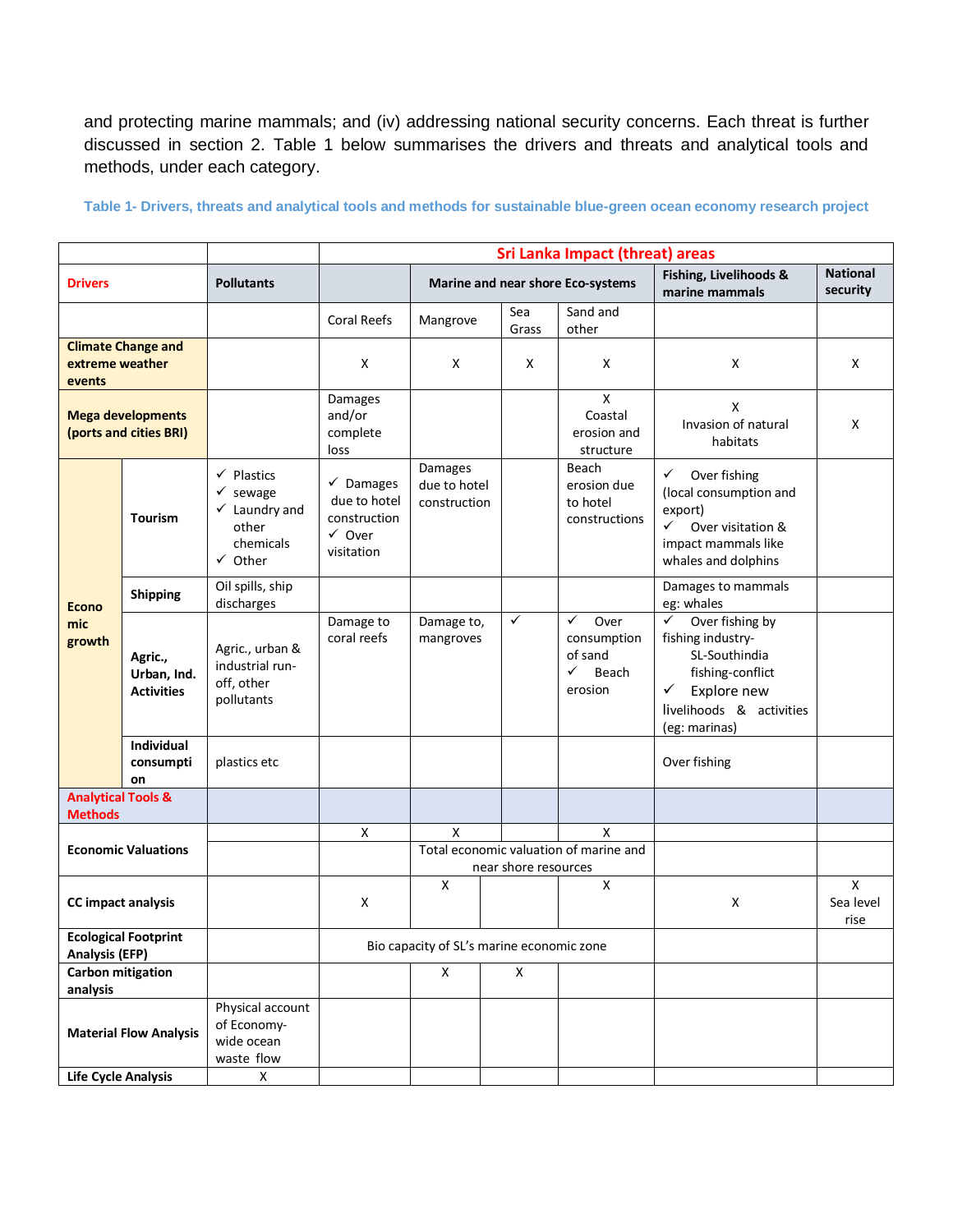| Supply/Value Chain<br><b>Life Cycle Assessment</b><br>(SVC-LCA) | Λ |  |  |  |
|-----------------------------------------------------------------|---|--|--|--|
|                                                                 |   |  |  |  |

## **2. Primary Threat Areas and Preliminary Research ideas for Sri Lanka**

#### **2.1 Reducing Ocean Pollution**

Sri Lanka has a densely populated coastal area with 14.6 million people residing along the 1600km coastline. This coupled with an ineffective waste management system mean that waste is often dumped into oceans, either from canals, by local councils or frustrated seaside residents with no other facilities. The main source of marine pollution is from plastics. Sri Lanka's dumps about 850,000 tonnes of garbage into the sea every year. This includes plastics, polythene and solid waste arising from tourism, fisheries and others.

Marine ecosystems are also a source of tourist revenue as activities such as scuba diving, snorkelling, and whale and dolphin watching are growing in potential. Biodiversity loss and habitat degradation caused by plastic pollution will affect these ventures which generate revenue and employment - the Bar Reef Marine Protected Area has provided employment for over 15000 people in the neighbouring areas

Any solution to tackle marine debris needs to intervene at different phases, from encouraging people to reduce their usage of single use plastics, to encouraging waste segregation and recycling to even direct and immediate attention through beach clean ups. While solid waste management has been in the spotlight we cannot ignore marine pollution merely because it is sometimes out of sight and thus out of mind. It is vital that we do not pollute our oceans by choking them with plastic that will survive for centuries as our legacy.

Impacts of this pollution on health is quite significant. The plastic enters the food chain, settles on the corals and pollutes beaches. Plastics get entangled in fishing nets and suffocate some sea animals. Whales and other fish eat this polythene and plastic, which gets stuck in their gut, killing them. Micro plastics also have severe toxic effects when ingested through the food chain. The pollutants harm the aesthetic beauty of the marine environment as well.

#### **2.1.1. Research topics and actions**

- a) Drivers/Causes of Degradation
	- ➢ Sewerage
	- ➢ Industrial
	- ➢ Agricultural Runoff
	- ➢ Marine Oil Spills
	- ➢ Waste generated in both land–based activities and sea-based activities
	- $\triangleright$  The discharge of oil/chemical during transportation of oil and accidents in the sea, offshore oil exploration facilities, disposal of non-degradable litter substances.
	- $\triangleright$  The use of non-degradable waste.
	- $\triangleright$  Increasing population
	- $\triangleright$  Debris generated from numerous human activities including tourism.
	- $\triangleright$  Fisheries and other related events.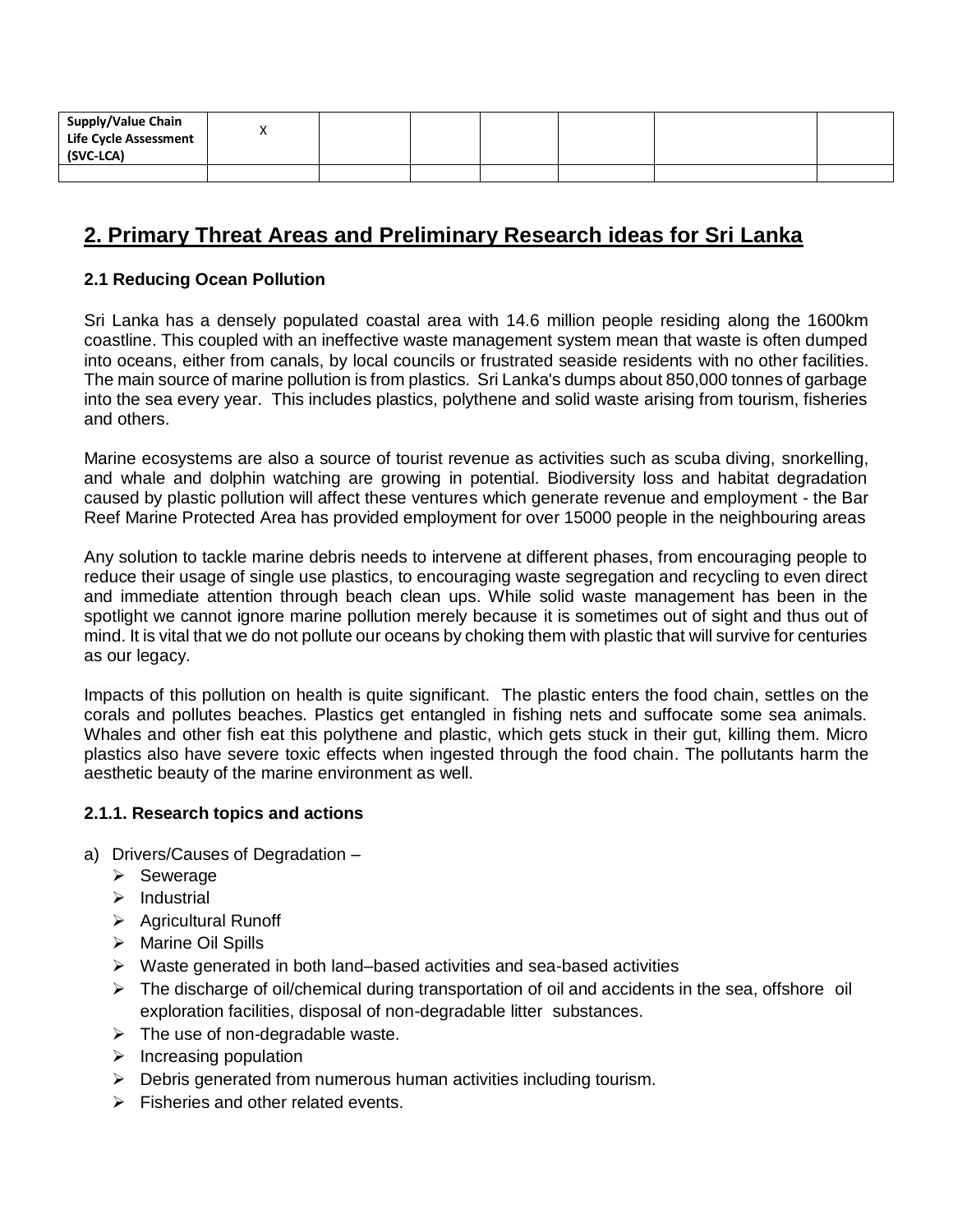- ➢ Releasing Ballast water
- $\triangleright$  Smoke emitted from vessels
- $\triangleright$  Faeces released through pipes
- $\triangleright$  pollution from tourism, from fisheries and based resources, from shipping and oil and chemical spills from shipping, sea dumping and pollution in offshore areas
- $\triangleright$  Consumption behaviours /(un)sustainable industrial production/ circular economy
	- a. Material Flow Analysis (MFA) to describe the nature and quantify the waste flow

As Sri Lanka's economy focus more on efficient use of materials, our waste generation continues to increase. Outputs of many potentially harmful materials continue to increase. Physical accounts are urgently needed, because our knowledge of resource use and waste outputs is extremely limited.

MFA creates an inventory of flows, stocks, and treatment processes and hence provides knowledge and understanding about a waste management system. However, an MFA alone cannot actually assess a system in view of certain goals, such as resource conservation, or protection of human health. For such purposes, the MFA has to be combined with further assessment methods such as risk assessment. MFA aids to quantify the resource potential to identify sources and pathways of valuable materials, recycling potentials, reuse options, and reduction of landfill volumes etc.

- b. Supply/Value Chain Life Cycle Assessment (SVC-LCA) Focusing on economic activities associated with specific products and services, this methodology estimates the materials and natural resources required for, and the environmental emissions resulting from that activity. This approach can be expanded to include broader sustainability analyses and tailored for ocean impact estimations.
- b) Impacts
	- Society livelihoods, cultural impacts
	- Economy tourism, fisheries
	- Environment Erosion, fisheries, biodiversity, oil spills
	- Valuation of impacts

#### **2.2 Marine Ecosystems and Ecological Services**

Sustainable management of coastal natural resources and their services is key to Blue Economy. The benefits of nature are classed in three broad groups:

1. Provisioning services are those that provide tangible, harvestable goods—fish, shellfish and seaweed for food, but also mangroves timber, algae, minerals and health products.

2. Regulating services are the benefits ecosystems play in regulating our environment—coastal protection, prevention of erosion, water purification and carbon storage.

3. Cultural services are the many non-material benefits derived from nature—recreation, beauty, as well as spiritual, intellectual and cultural benefits.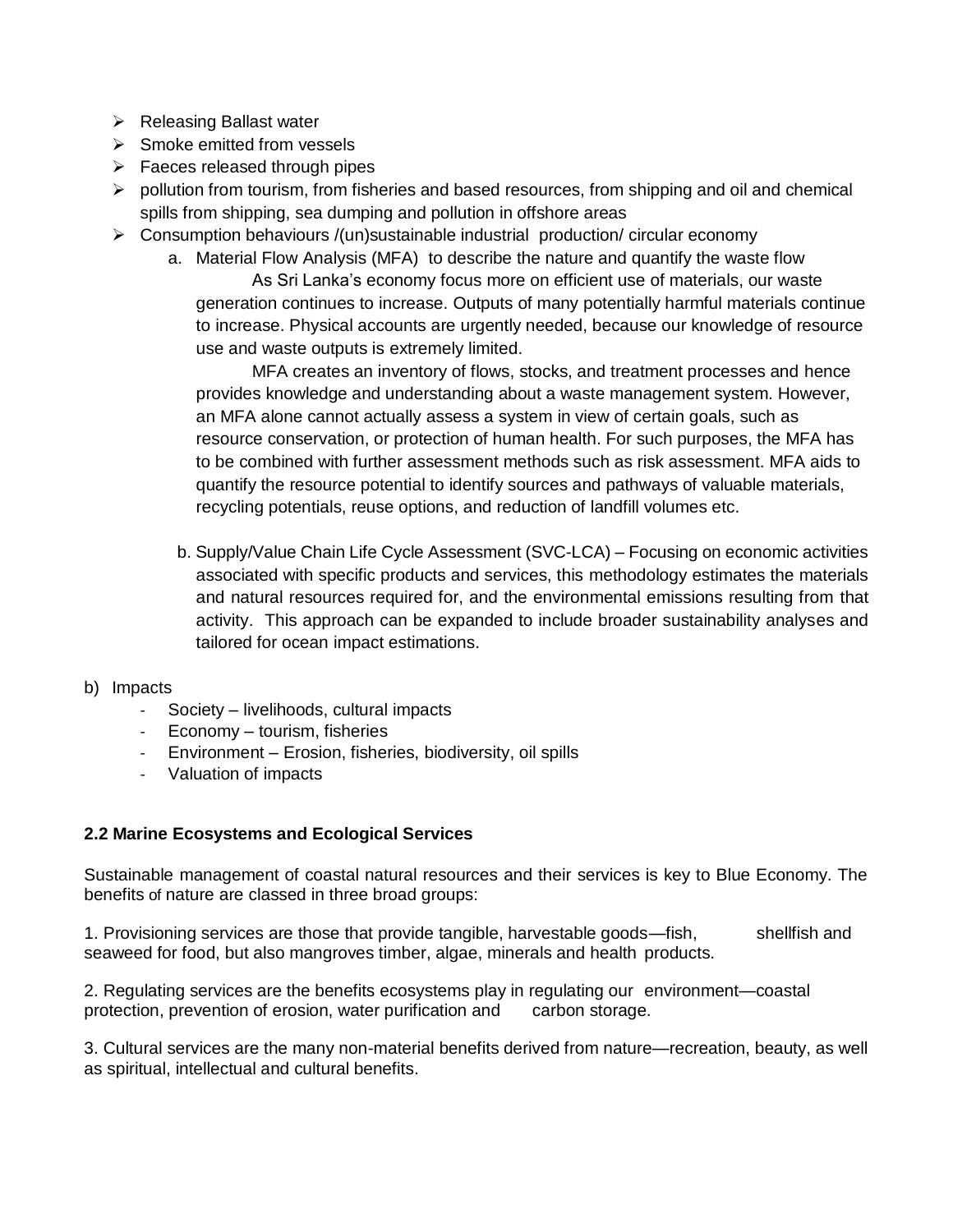In Sri Lanka, an up-to-date assessment of the value of marine resources and their ecosystem services is lacking. Not only are marine resources poorly measured and understood, they are also rarely valued properly. Measuring the blue economy gives a country a first-order understanding of the economic importance of its oceans.

## **2.2.1 Research topics and actions**

### **a) Status update of Coral Reefs**

Complete status update on coral reefs is 10 years old (ref). Coral reefs are important resources for tourism, biodiversity and for local livelihoods. A comprehensive mapping of the locations and current status of coral reefs paves the way for protection measures. Potential areas could include:

a.1 Current size, status and where (mapping)

*existing studies studies atus and where (mapping) year Their Extent, Condition, and Management Status Arjan Rajasuriya & Alan T. White 1995 and 2008*

a.2 Causes of coral reef damages

- a.3 Impacts of CC on coral reefs
- a.4 Impacts of damages on economy, society and environment

### **b) Total economic value of ocean and ecosystems**

Environmental and resource degradation is already taking place in the ocean due to human interventions. Value placed on natural resources either encourages or prohibits such human induced resource depletion. Valuation of ecosystem services therefore key to sustainable management of marine resources. In Sri Lanka such a valuation is absent.

Similar studies have been carried by-

i) Prof.Prashanthi Gunawardane –"valuation of ecological services from Gal Oya river basin". ii) Gunawardana & Rowan, 2005. Economic valuation of a mangrove ecosystem threatened by shrimp aquaculture in Sri Lanka <https://www.ncbi.nlm.nih.gov/pubmed/16151655>

Multiple valuation methods can be used :

- b.1) traditional valuation methods
	- Revealed Preference Methods (Hedonic pricing, Travel Cost etc.,), and
	- Stated Preference Method (Contingent Valuation, Choice Experiment etc.,)

Examples include;

*Economic costs of oil spills* – economic cost of ecosystem damage due to oil spills. As Sri Lanka expects to develop further as a maritime port hub, such valuations are important for safeguarding the natural resources

*Valuation of marine mammals and coral reefs* – currently, over visitation is serious threat to marine habitats (even lives of mammals) and is a huge economic and a political issue. A scientific valuation of carrying capacity of marine habitats and the right cost of visitation are topical research areas.

b.2) Ecological Footprint analysis of Sea - bio-capacity (availability) and footprint (consumption) of marine ecosystem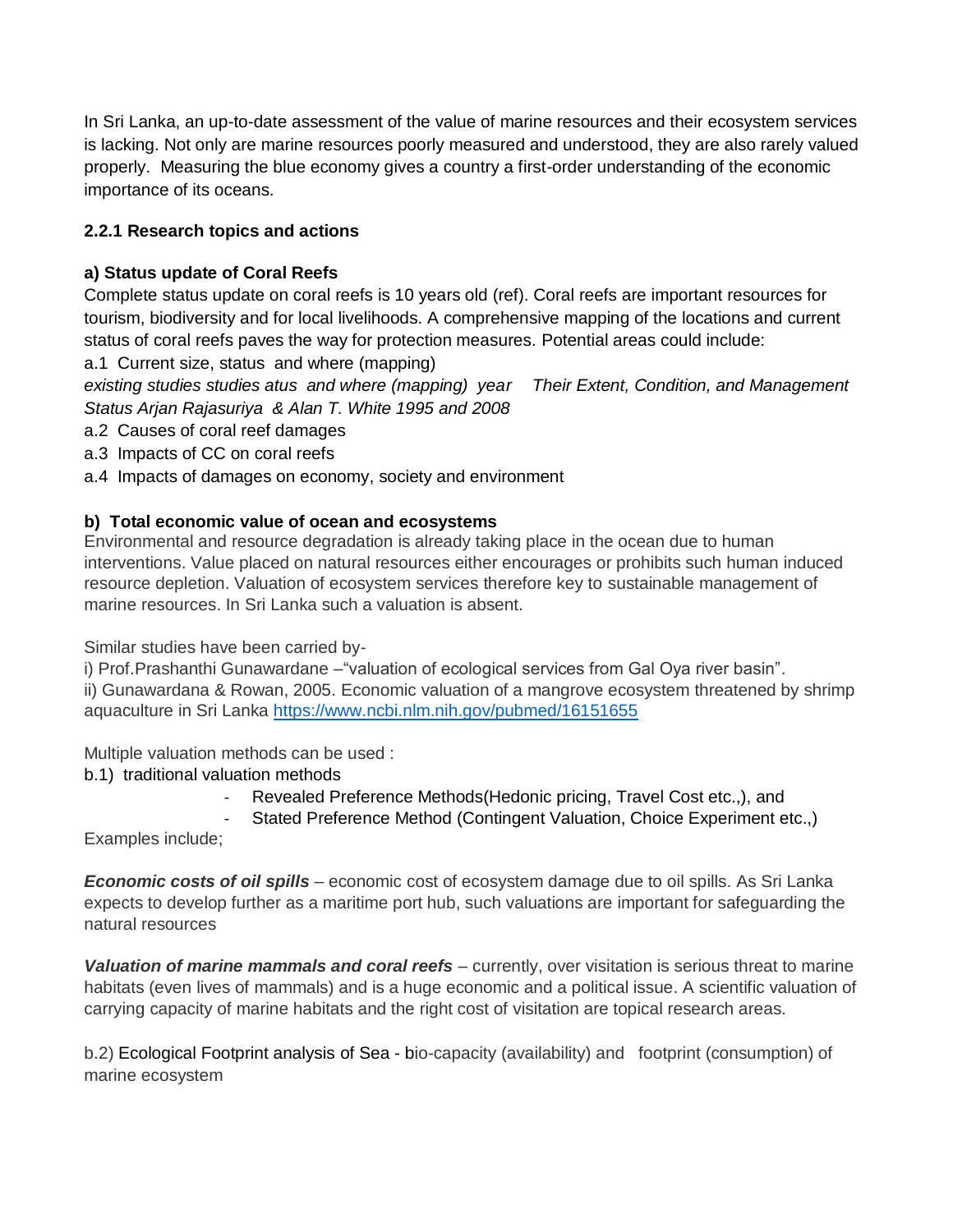Ecological Footprint (EF) measures how much of the sea (and Earth) we use for our food, clothing, play, energy, shelter, waste, etc. Ecological Footprints can be calculated for the entire country or region. EF calculations are simply estimates or an inventory of how much of the renewable and nonrenewable resources we use. If EF exceeds the amount of renewable resources available (bio capacity) for a country, it is considered unsustainable. EF and available bio capacity can be traced over a period of years together with external changes ( eg: prominent policies or social changes) to analyses patterns and causes of resource consumption.

## **c) Mangroves: Impacts of climate change, adaptation and mitigation potential (climate change impacts and adaptation also apply to Sections 2.1, 2.3 and 2.4)**

In terms of adaptation, a study of impacts of climate change on natural resources and their impacts of socio-economic system is important for long term policy planning.

c.1) Status of Mangroves (focus on cc adaptation)

c.2) Identifying carbon sinks (focus on mitigation) - potential of mangroves and sea grasses and ocean as a carbon sink (IUCN has already done a preliminary study)

c.3) Effects of water currents

## **d) Sand mining**

d.1) The extent and drivers of sand mining

d.2) Impacts of sand mining and not mining ( regulations stopping sand mining) on society, economy and environment. Existing studies – Maha oya sand mining and its impacts on coastal erosion – ( $ref$ ?)

## **e) New technologies, business models and innovations for promoting or restoring ocean health**

## **f) Capacity building**

In order to increase the awareness and technical know-how on managing marine resources, building a platform for capacity building is proposed through introducing a range of postgraduate studies.

### **2.3. Fishing, Livelihoods & Marine Mammals**

Blue economy also covers the study of how money can be made and livelihood opportunities created (aiming towards eliminating poverty), A growing ocean-based economy could thrive in a context where principles of sustainable natural resource management would shape the investment environment.

In the ocean economy new forms of economic activities are emerging. Investments in the ocean have traditionally consisted of living or renewable resources (such as fisheries) as well as businesses that exploit the ocean non-renewable resources (including extractive industries, such as dredging and offshore oil and gas). Large industries such as tourism, coastal development, shipping and port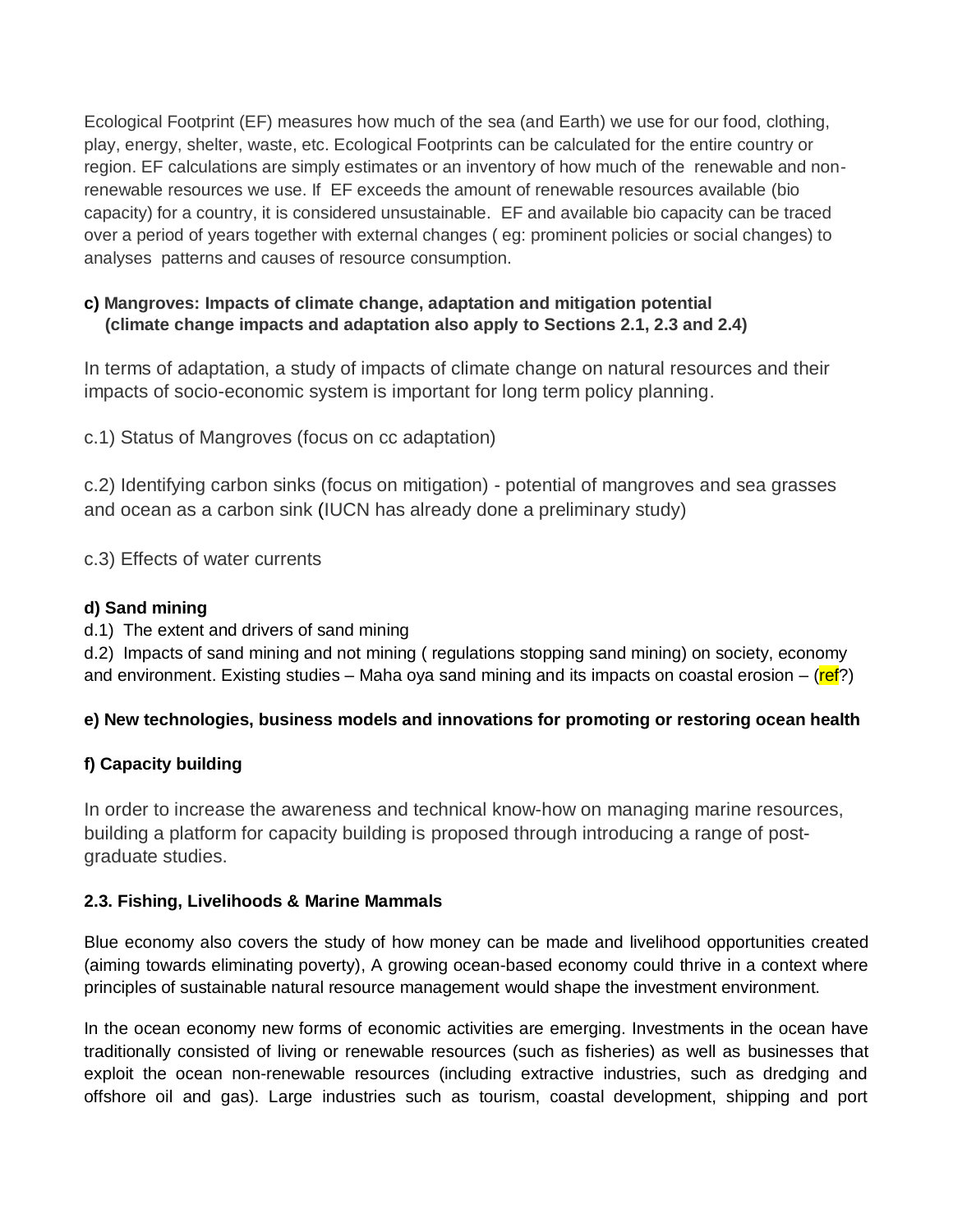infrastructure and services are also reliant on the seas and the coasts as a setting for economic activities. Significant opportunities will be available through new technologies to harness the ocean's full potential.

#### **2.3.1 Research topics and actions**

To explore the question – as economic growth intensifies (industries grow and new ones emerge), how can the ocean conservation and exploitation of blue economic resources be sustainably managed? Table below identifies a number of ocean industries and their economic drivers. Specific question can be -

#### **a. Sustainable levels of fishing capacity** –

What are the ecological aspects that need to be protected to maintain a healthy, sustainable fish stock? For example, should we ban jellyfish harvesting?

**b. Impacts of industry** on marine mammals – eg: of shipping, tourism

**c. Climate change impacts** on fish (stock) and mammals

**d. Geo-politics** – geopolitical and other external influences on ocean industries

**e. Livelihoods -** Table 2 below summarises some potential industry areas for Sri Lanka to investigate further.

#### **Table 2. Existing and Potential Ocean industries**

| <b>Potential Industries</b>             | <b>Economic Driver</b>                     |  |  |  |
|-----------------------------------------|--------------------------------------------|--|--|--|
| Sustainable fisheries / Aquaculture     | Food security & Demand for protein         |  |  |  |
| Pharmaceuticals                         | R&D in healthcare and industry             |  |  |  |
| Seabed mining                           | Demand for minerals                        |  |  |  |
| Oil and gas                             | Demand for fuels                           |  |  |  |
| water Desalination                      | Freshwater shortages                       |  |  |  |
| Shipping                                | Growth in seaborne trade                   |  |  |  |
| Port infrastructure and services        | Meeting international regulations          |  |  |  |
| Eco Tourism and recreation              | Growth of global tourism                   |  |  |  |
| Coastal development                     | Coastal urbanization/ Domestic regulations |  |  |  |
| Carbon sequestration -Blue carbon (i.e. | Growth in coastal and ocean protection and |  |  |  |
| vegetated habitats)<br>coastal          | conservation activities                    |  |  |  |
| Waste disposal & management             | Growth in coastal and ocean protection and |  |  |  |
|                                         | conservation activities                    |  |  |  |
| Technology and R&D                      | R&D in ocean technologies                  |  |  |  |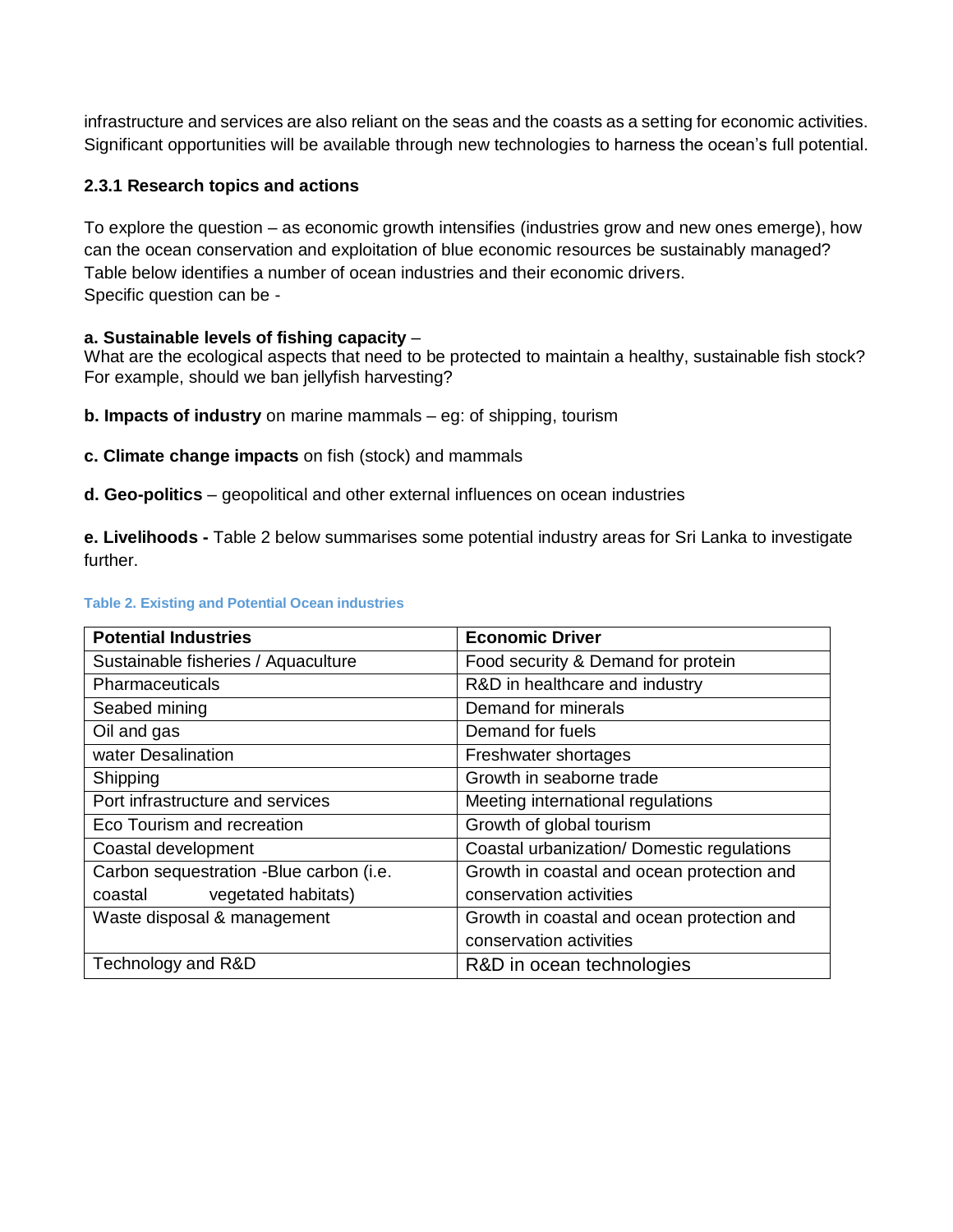#### **2.4. National Security**

The Institute of National Security (INS) of Sri Lanka has identified five areas of study in relation to the overall security of Sri Lanka: Defense, Political Security, Economic Security, Environment Security and Social Security.

#### **2.4.1 Research topics and actions**

In relation to the topics identified earlier, INS will be a partner for research on:

1. Chinese Belt and Road Initiative (BRI) - How to ensure economic, social and environmental security whilst benefiting as a partner of the BRI? With Sri Lanka centrally located on the Maritime Silk Route, the country will gain from heavy infrastructure investments related to Ports (Colombo & Hambantota) and increased shipping. It is important to analyse how such heavy investments and infrastructure will impact (positively and negatively) on people, jobs, economy and environment. The increased use of shipping lanes will also have sustainability implications. The maritime investments and flows of goods are also linked to development of Sri Lanka as an Indian Ocean hub for financial, ICT and data services – as highlighted in the Sustainable Sri Lanka 2030 Vision.

*Eg., The Hambantota Port is located less than 40 km away from Bundala National Park, the country's first RAMSAR site. The region is known as an important stopover for migratory birds like the Greater Flamingo. Local environmental groups, such as Center for Environmental Justice, have voiced concerns that the Hambantota Port harmed the Karagan Levava Lagoon, an "important refuge" for migratory birds according to Sri Lankan government documents.*

MIND and INS would also welcome a Chinese research institution to become a partner in this area.

2. How protection of coastal ecosystems and marine environment, will benefit food security and economic security,

3. Combating environmental pollution/ disaster management - highlighting the importance of environmental protection for national security, and exploring how the military could play a key role in disaster management.

4. Long term impacts of climate change, especially on security-related areas.

## **3. Workshop Outline**

**List of participants and organizations –**

| <b>Names</b>                | <b>Institutions</b>  |  |  |
|-----------------------------|----------------------|--|--|
| Dr, Risa Morimoto           | SOAS, London.        |  |  |
| Dr. Terney P.Kumara         | <b>MEPA</b>          |  |  |
| Ms. P.R.S.A. Abeyraathna    | <b>MEPA</b>          |  |  |
| Ms. Anjala Gammanpila       | <b>MEPA</b>          |  |  |
| Prof. Ruchira Cumaranatunga | University of Ruhuna |  |  |
| Mr. Rohan Masakorale        | Shipping             |  |  |
| Mr. Sanith De S Wijeyeratne | CEO, CCC             |  |  |
| Mr. Dilisiri Welikala       | Kite Surfing Lanka   |  |  |